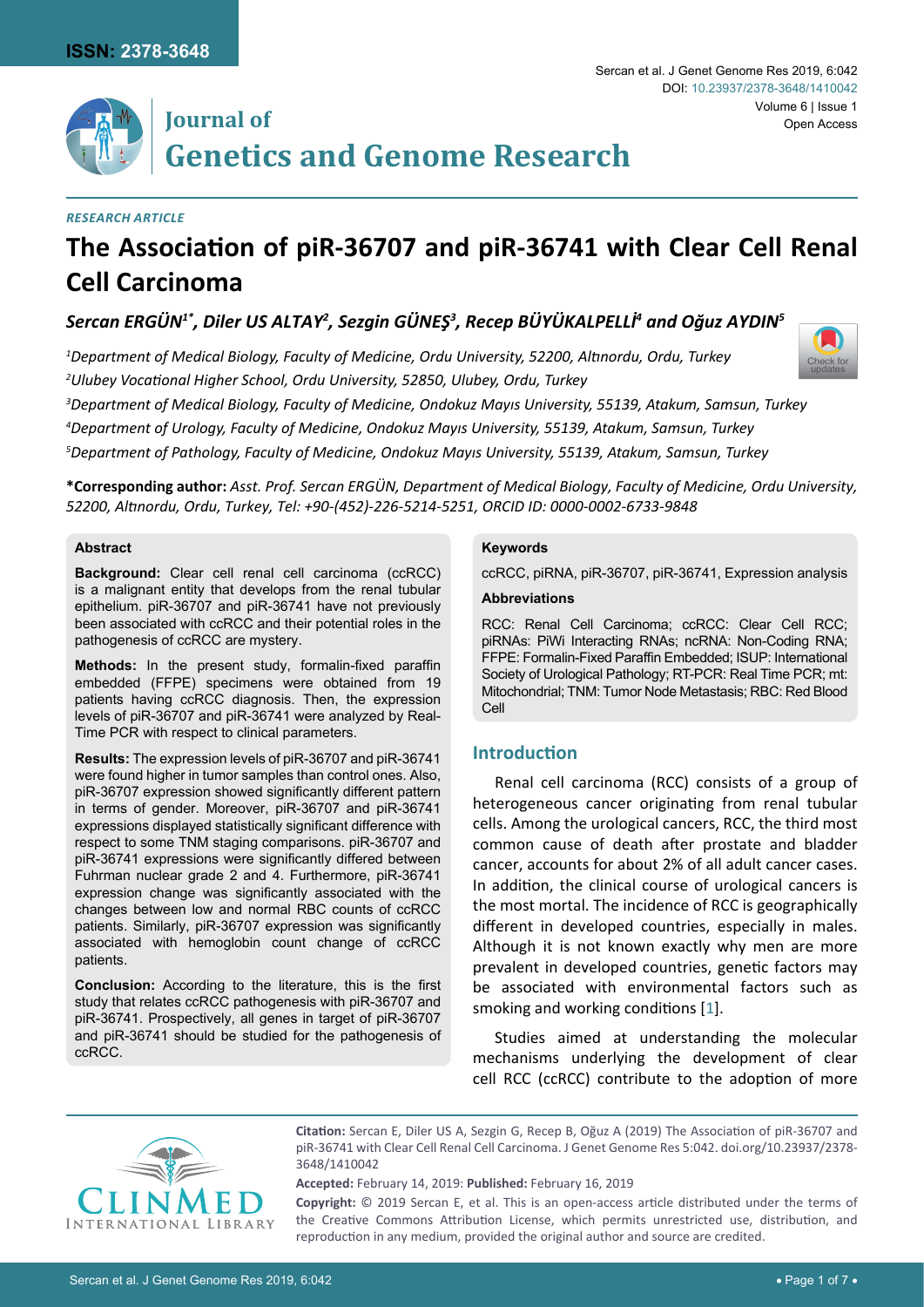rational approaches to treatment. With each passing day, new information on the oncogenesis of ccRCC is introduced and the therapies for these defined molecules are being developed rapidly. Grade and stage are the most important prognostic factors in ccRCC. Apart from these, many anatomical, microscopic, cytogenetic and molecular markers have been studied and these determinants can be used in the future. However, the value of these biomarkers is not proven by adequate clinicopathological studies at present. Detection of genetic disorders in kidney tumors will lead to correct diagnosis. In the near future, combining clinical, anatomical, pathological data with molecular determinants can lead to better prognostic information and better individual treatment [\[2\]](#page-4-3).

One of the most recent and known silencing mechanisms induced by RNA is silencing by piwi interacting RNAs (piRNAs). The regulation of gene expression through piRNA is a new research topic that is widely available in today's scientific community. To date, few piRNA studies have been performed. In these studies, the mechanisms of regulation of genes targeted by piRNAs have been investigated and the levels of piRNA expressions have been studied in certain diseases, but information on the regulation of piRNA expression is still insufficient [[3](#page-4-4)].

piRNAs are the largest class of small non-coding RNA molecules expressed in animal cells. piRNA interacts with piwi proteins to form RNA-protein complexes. These complexes are associated with epigenetic and post-transcriptional gene silencing of retrotransposons and other genetic elements in germ line cells, particularly during spermatogenesis. They differ from microRNAs in size, lack of sequence protection, and increased complexity. How piRNAs are produced remains unclear, but biogenesis pathway differs from miRNA and siRNA. piRNAs, which are members of the non-coding RNA (ncRNA) group, consist of intergenic repetitive elements in the genome [\[3\]](#page-4-4).

piRNAs and the proteins interacted with them have the function of both transcriptional and posttranscriptional gene silencing. Expressions of some piRNAs in specific cancers have been found to have increased oncogenic properties, while others have decreased expression and have tumor suppressor properties. For example, piR-651 and piR-823 have been shown to exhibit oncogenic properties in many types of cancer. Considering our study, piR-36707 and piR-36741 were not previously associated with any type of cancer. According to one study, piR-36707 and piR-36741 were expressed in the blood stably and if they are associated with transparent cell RCC, they may be the ideal molecule to be biomarker due to these properties [\[4\]](#page-4-5). In this way, it is aimed to determine the new candidate molecules that may play a role in the pathology and progression of the disease.

The aim of the present project is to measure the expression levels of two piRNAs (piR-36707 and piR-36741), which have not been previously associated with ccRCC, in the tumor and surrounding normal renal biopsy specimens taken from patients with ccRCC, and to investigate the association of the expression levels of them with patients' clinopathological parameters.

# **Materials and Methods**

## **Patient selection**

Nineteen patients applying to Urology Clinic, Faculty of Medicine, Ondokuz Mayıs University between June 2016 and June 2017 for the first time and diagnosed with ccRCC were included in the study. The number of patients to be included in the study was detected with 80% test power and 95% confidence interval. The statistically significant number of patients was calculated as at least 19. Demographic and clinicopathological characteristics of patients are presented in [Table 1.](#page-3-0)

Histopathological examination was performed on tumor tissue and some of the healthy kidney tissues around this tumor resected by radical nephrectomy. Formalin-fixed, paraffin embedded (FFPE) tissues were stored as archival tissues and kept in room temperature at Department of Pathology. The results of histopathological and radiological examinations of the patients were used for diagnosis of ccRCC. Vancouver Renal Neoplasia Classification (2012) of the International Society of Urological Pathology (ISUP) was used for the histological classification of renal tumors of the patients [\[5\]](#page-4-1).

# **RNA isolation from FFPE tissues**

Before RNA isolation, an expert kidney pathologist discerned tumor tissue from non-tumor kidney parenchyma based on hematoxylin/eosin (H&E) staining. Excess paraffin over the tumor and surrounding healthy kidney FFPE tissue specimens of each subjects in the archive was removed. Then, 3-4 sections of 5 μm thickness were taken using Microtome (Leica Microsystems, Nussloch, Germany). miRNeasy FFPE Kit (Qiagen GmbH, Hilden, Germany) was used for total RNA isolation from FFPE tissue sections. RNA isolation was performed according to the instructions included in the kit [\[6\]](#page-4-2). The ratio of absorbance at 260 nm and 280 nm were measured to assess the purity of RNA. A ratio of ~2.0 was accepted as "pure" for RNA.

# **cDNA synthesis and measurement of cDNA concentration**

RNA samples obtained were converted to cDNA by reverse transcription using Ipsogen RT Kit (Qiagen GmbH, Hilden, Germany). cDNAs were stored at -20 °C until real time PCR (RT-PCR) was performed. Spectrophotometric method was used to determine quality and concentration of cDNA samples obtained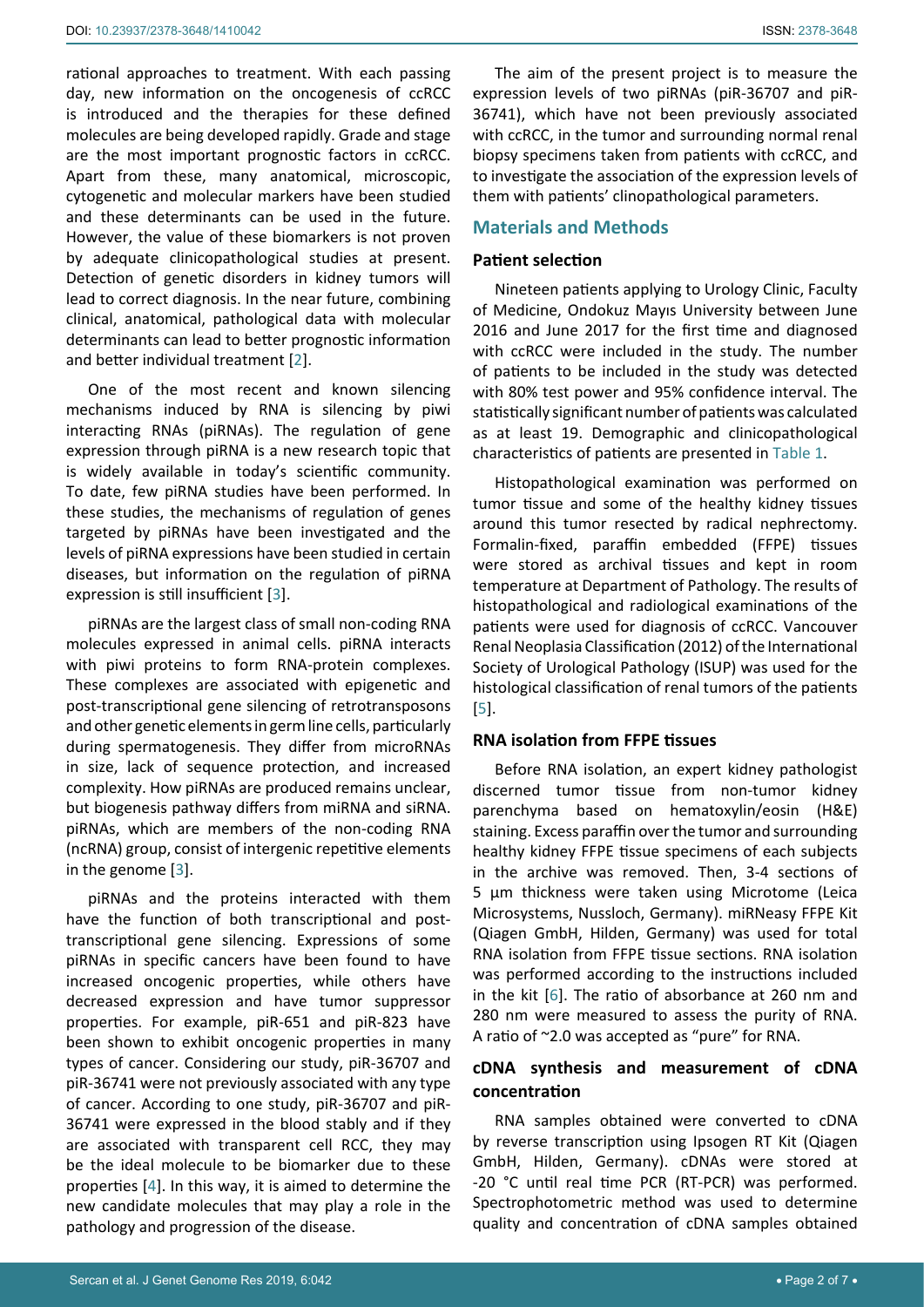before RT-PCR experiments. This analysis was performed using a Microplate Spectrophotometer (Multiscan GO, Thermo Scientific, USA).

#### **Gene expression analysis**

RT-qPCR method was used for gene expression analysis and Rotor Gene Q (Qiagen GmbH, Hilden, Germany) was used for this purpose. The piRNA-specific [primer](https://www.sciencedirect.com/topics/biochemistry-genetics-and-molecular-biology/primer-molecular-biology) sequences ([GenBank: [DQ598641](http://www.ncbi.nlm.nih.gov/entrez/query.fcgi?cmd=search&db=nucleotide&doptcmdl=genbank&term=DQ598641)] (piR-36707), 5′-GTTA-AGATGGCAGAGCCCGG-3′; [GenBank: [DQ598675](http://www.ncbi.nlm.nih.gov/entrez/query.fcgi?cmd=search&db=nucleotide&doptcmdl=genbank&term=DQ598675)] (piR-36741), 5′-GTTTAGACGGGCTCACATCAC-3′) and universal reverse primer (Qiagen GmbH, Hilden, Germany) were used. The piRNA expression was normalized to the [small RNA](https://www.sciencedirect.com/topics/biochemistry-genetics-and-molecular-biology/bacterial-small-rna) U6B [[7](#page-4-6)]. RT2 SYBR® Green qPCR Mastermix (Qiagen GmbH, Hilden, Germany) was used as premix for gene expression analysis.

#### **Statistical analysis**

Tumor samples from patients with RCC were compared to healthy tissue on the periphery of tumor tissue of the same patient. Using Ct values obtained from these tissues, the expression levels of the respective piRNAs were compared statistically. In the method based on partial quantities, the measured expression values of piRNAs were normalized by [small RNA](https://www.sciencedirect.com/topics/biochemistry-genetics-and-molecular-biology/bacterial-small-rna) U6B transcription. For the comparison, Ct values obtained and 2-ΔΔCt formula were used (Formula 1).

**Formula 1.** 2<sup>-ΔΔCt</sup> calculation

2-ΔΔCt=2-[Tumor ΔCt (piRNA - Reference) – Control ΔCt (piRNA – Reference)]

2-ΔCt formula was used to calculate piRNA expression levels separately for the tumor and surrounding healthy kidney tissues (Formula 2). Using this formula, the fold changes in the expression of piRNAs in tumor and surrounding healthy kidney tissue relative to the reference were calculated separately. Then, a statistical analysis of significance of the fold changes in piRNA expression levels obtained from this formula was performed.

# **Formula 2.** 2-ΔCt calculation 2<sup>-ΔCt</sup>=2<sup>-[Tumor ΔCt (piRNA - Reference)]</sup> 2-ΔCt=2-[Control ΔCt (piRNA - Reference)]

All statistical analyzes were performed using SPSS 21 program (IBM software, Pointe Claire, Quebec, Canada). Normal distribution of data was evaluated statistically by Kolmogorov-Simirnov test. Wilcoxon Signed Rank Test was used in binary comparisons and Kruskal Wallis Test was applied in multi-comparisons. P < 0.05 was accepted as a statistically significant value and the evaluation was made at 0.95 confidence interval.

# **Results**

In the present study, firstly, the expression levels of two piRNAs, piR-36707 and piR-36741, compared between tumor and neighboring healthy renal biopsy specimens taken from patients with ccRCC. According to RT-qPCR results, the expression levels of piR-36707 and piR-36741 were detected higher in tumor samples than control ones, but these increases were not statistically significant ( $p = 0.136$  and  $p = 0.265$ , respectively) (Figure [1](#page-2-0)).

Then, the expression levels of piR-36707 and piR-36741 correlated with age, gender, TNM staging, Fuhrman nuclear grade, RBC count and hemoglobin count [\(Table 1](#page-3-0)). As to the results, piR-36707 expression showed statistically significant correlation with the

<span id="page-2-0"></span>

**Figure 1:** Comparison of expression levels of piR-36741 and piR-36707 between tumor and normal kidney tissues of the patients with ccRCC.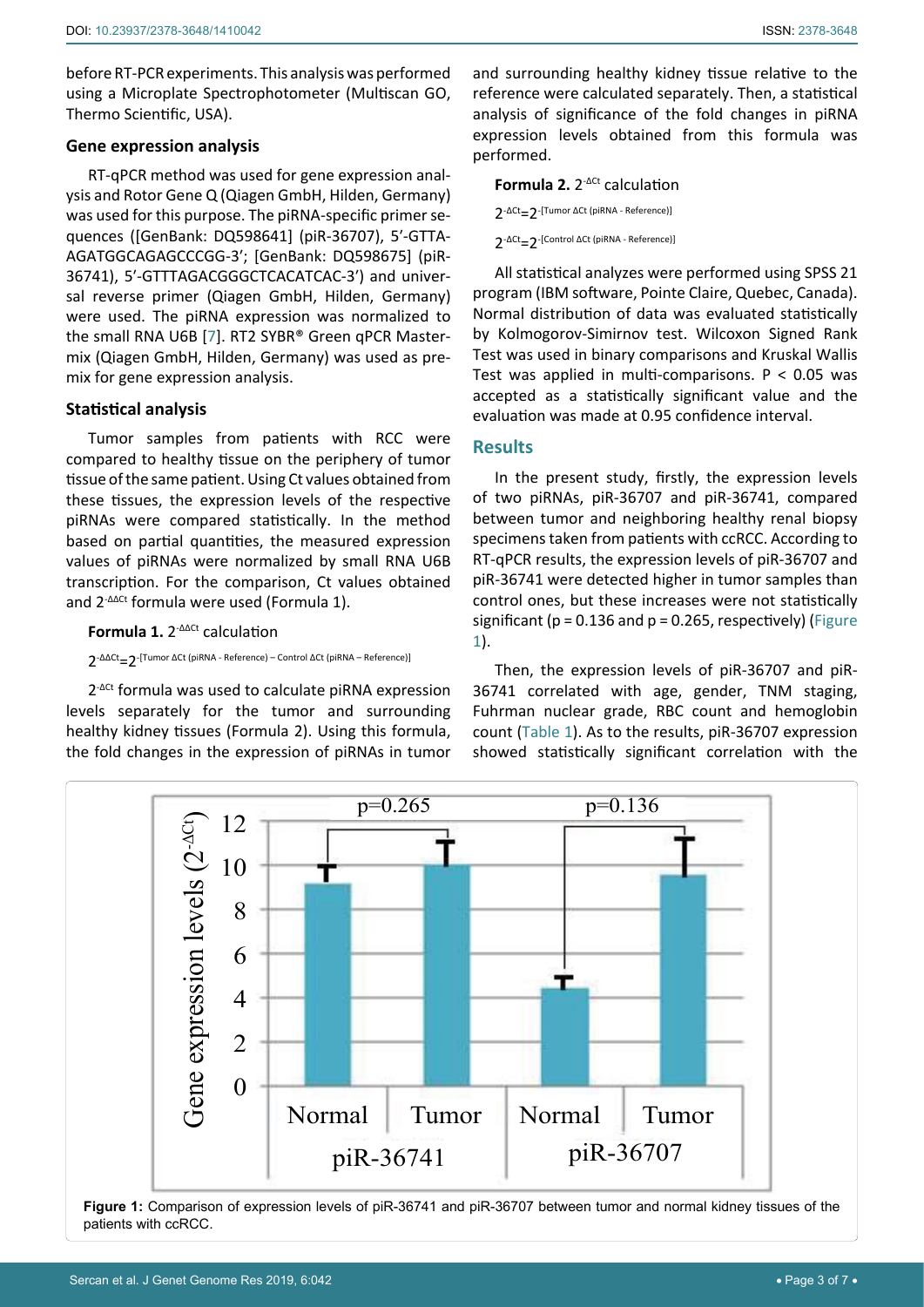<span id="page-3-0"></span>**Table 1:** Demographic and clinicopathological characteristics of patients and the statistical significance of the associations of these data with piR-36741 and piR-36707 gene expressions of the patients.

|                       |             |                       | p value                                        |                                               |
|-----------------------|-------------|-----------------------|------------------------------------------------|-----------------------------------------------|
|                       |             | Patients ( $n = 19$ ) | piR-36741                                      | piR-36707                                     |
| Gender                | Male        | 9(47.4%)              | 0.182                                          | 0.006                                         |
|                       | Female      | 10 (52.6%)            |                                                |                                               |
| Age                   | 35-44       | 4 (21%)               | 0.093                                          | 0.306                                         |
|                       | 45-64       | 10 (52.7%)            |                                                |                                               |
|                       | >65         | 5(26.3%)              |                                                |                                               |
| <b>TNM staging</b>    | Stage I     | 13 (68.4%)            | 0.01<br>(between stage I<br>and II)            | 0.037<br>(between stage I<br>and IV)          |
|                       | Stage II    | 3(15.8%)              |                                                |                                               |
|                       | Stage III   | $1(5.3\%)$            |                                                |                                               |
|                       | Stage IV    | 2(10.5%)              | $< 0.001$ (between<br>stage I and IV)          | $< 0.001$ (between<br>stage II and IV)        |
| Fuhrman nuclear grade | Grade 2     | 13 (68.4%)            | 0.036 (between<br>grade 2 and 4)               | $< 0.001$ (between<br>grade 2 and 4)          |
|                       | Grade 3     | 2(10.5%)              |                                                |                                               |
|                       | Grade 4     | $4(21.1\%)$           |                                                |                                               |
| <b>RBC count</b>      | Low         | 4 (21%)               | 0.042 (between low<br>and normal RBC<br>count) | 0.06 (between low<br>and normal RBC<br>count) |
|                       | Normal      | 14 (73.7%)            |                                                |                                               |
|                       | <b>High</b> | $1(5.3\%)$            |                                                |                                               |
| Hemoglobin count      | Low         | 7 (36.8%)             | 0.08                                           | < 0.001                                       |
|                       | Normal      | 12 (63.2%)            |                                                |                                               |

(Abbreviations.TNM: Tumor Node Metastasis) (RBC count lower than 4 million/mm<sup>3</sup> and hemoglobin count lower than 13 g/dl were considered as low).

gender (p = 0.006), but piR-36741 not. piR-36707 was found significantly higher in females than males. Moreover, piR-36707 and piR-36741 expressions displayed statistically significant difference with respect to some TNM staging comparisons (for piR-36741, p = 0.01 between stage I and II, and p < 0.001 between stage I and IV; for piR-36707, p = 0.037 between stage I and IV, p < 0.001 between stage II and IV). Both piR-36707 and piR-36741 expressions were found statistically higher in higher TNM stages. With respect to Fuhrman nuclear grade, piR-36707 and piR-36741 expressions were significantly higher in grade 4 than grade 2 ( $p < 0.001$ ) and  $p = 0.036$ , respectively). Furthermore, piR-36741 expression was significantly higher in ccRCC patients having normal RBC counts when compared to ones having low RBC counts ( $p = 0.042$ ). Similarly,  $pi-36707$ expression was significantly higher in ccRCC patients having low hemoglobin count when compared to ones having high hemoglobin counts (p < 0.001).

#### **Discussion**

Renal cell carcinoma is one of fifteen most frequent cancer types arising globally. The most aggressive subtype, ccRCC comprises about 70% of all kidney tumors. ccRCC is potentially medicable by resection, however approximately 30% of patients show recurrence after first nephrectomy. Unfortunately, ccRCC is often non-symptomatic in the early stages, and is repeatedly stated in advanced phase frequently with metastases. In case of metastasis, ccRCC is radiation-

Sercan et al. J Genet Genome Res 2019, 6:042 • Page 4 of 7 •

and chemo-resistant and remains irremediable in most cases, resulting in a 95% mortality ratio. Up to now, no effective ccRCC therapy has been created and none of the probable biomarkers have been approved for clinical administration [[8\]](#page-5-0).

In our study, tumor tissues of the patients with ccRCC were compared with healthy kidney tissues around the tumor tissues of the same patients in terms of expression levels of piR-36741 and piR-36707, and the possible association between the clinical parameters of the patients and piRNAs' expression levels were analyzed.

As one of the important study results, the expression levels of piR-36707 and piR-36741 were detected higher in tumor samples than control ones. The mitochondrial genome plays a role in tumorigenesis and 29 piRNA sequences align with regions on mitochondrial (mt) genome [[9\]](#page-5-1). Accordingly, a study investigating presence of PIWI and piRNAs in the mitochondria of mammalian cancer cells found that out of the seven tRNAs matching 12 piRNAs, tRNA-Leu associated with a highly expressed (> 98%) piRNA, piR-36707, in three cancer cell lines (HeLa, HEK293, 143B). The localization of piRNAs in mitochondria opens the possibility of mitochondrial localization of PIWI proteins. PIWIL1 has been detected in mitochondrial fractions of Neuro 2a cells. Moreover, mt piRNA precursors are highly expressed in cancer cell types and tumors and hence, they may be involved in stress responses in cancer [\[10](#page-5-2)]. Moreover, a closer look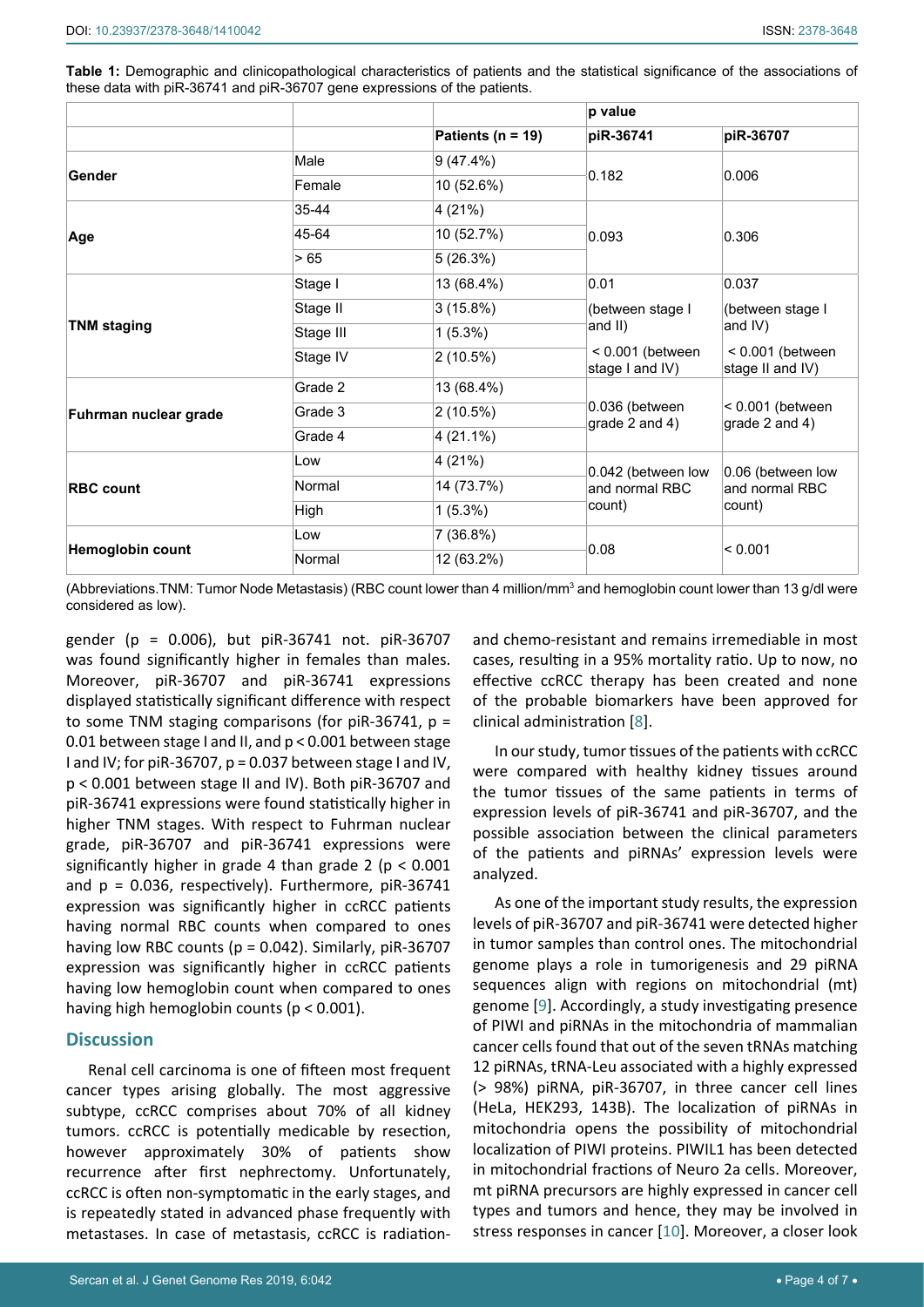at the predicted piRNAs revealed that three piRNAs had been reported as potential cancer biomarkers in previous studies: piR-36741, piR-21032 and piR-57125 [[10](#page-5-2)]. This data proves the oncogenic potencies of pir-36741 and piR-36707 for ccRCC pathophysiology.

According to the association analysis between demographic (gender, age) and clinicopathological [Tumor Node Metastasis (TNM) staging, Fuhrman nuclear grade, Red Blood Cell (RBC) count, hemoglobin count] parameters and the expression levels of piR-36741 and piR-36707, interesting results were obtained ([Table 1\)](#page-3-0). As to the results, piR-36707 expression showed statistically significant correlation with the gender ( $p = 0.006$ ), but piR-36741 not. Moreover, piR-36707 and piR-36741 expressions displayed statistically significant difference with respect to some TNM staging comparisons (for piR-36741,  $p = 0.01$  between stage I and II, and  $p < 0.001$  between stage I and IV; for piR-36707, p = 0.037 between stage I and IV, p < 0.001 between stage II and IV). With respect to Fuhrman nuclear grade, piR-36707 and piR-36741 expressions were significantly differed between grade 2 and 4 (p < 0.001 and  $p = 0.036$ , respectively). This finding shows the power of the expressions of piR-36741 and piR-36707 for gathering information about the grade of ccRCC patients.

Furthermore, piR-36741 expression change was significantly associated with the changes between low and normal RBC counts of ccRCC patients ( $p = 0.042$ ). Similarly, piR-36707 expression was significantly associated with hemoglobin count change of ccRCC patients ( $p < 0.001$ ). Anemia is a condition in which you don't have enough healthy red blood cells to carry adequate oxygen to the body's tissues. According to a study retrospectively reviewing 204 patients diagnosed with ccRCC between 1995 and 2008 in a community hospital setting, anemia can precede the diagnosis of ccRCC. Upon hemoglobin levels measurement excluded from the study, the severity of anemia corresponds to poorer overall survival of ccRCC patients [\[11](#page-5-3)]. On the contrary, it has been known that kidney cancer cells can make a hormone called erythropoietin. This hormone causes the bone marrow to make too many red blood cells. In other tissues, especially in cancer cells, it inhibits apoptosis, stimulates angiogenesis, and promotes cell proliferation. Many studies have confirmed the overexpression of erythropoietin and its receptor in ccRCC [\[12\]](#page-5-4).

Consequently, the changes in the expression levels of piR-36741 and piR-36707 were analyzed and RCCspecific parameters are needed to be confirmed in the larger study groups. If verified, the expression changes of these piRNAs may be possible to be used as biomarkers for the prognosis of ccRCC. Yang, et al. reported that piR-36741, piR-21032 and piR-57125 are stably expressed in human serum or plasma samples and can serve as valuable blood-based biomarkers for

disease detection and monitoring [\[4\]](#page-4-5). Also, according to the literature, piR-36707 and piR-36741 are the first and only studies to correlate the pathogenesis of ccRCC. The results of this study may propose that molecular applications can be designed to change the level of the expression of piR-36741 and piR-36707 to affect the development of ccRCC in future projects.

# **Ethics and Consent to Participate**

Clinical Investigation Ethics Committee of OMU has approved the study and written informed consent has been taken from the subjects participating in the study (Approval no: 2016/139) ([Supplementary File 1\)](#page-6-0). All procedures performed in studies involving human participants were in accordance with the ethical standards of the institutional and/or national research committee and with the 1964 Helsinki declaration and its later amendments or comparable ethical standards. Informed consent was obtained from all individual participants included in the study.

### **Competing Interests**

The authors declare that they have no competing interests. All authors equally contributed to the study. All authors read and approved the final manuscript.

# **Availability of Data and Materials**

The data supporting the conclusions of this article are included within the article and its additional files.

# **Funding**

This study has been financed by Scientific Research Projects Commission of Ordu University (Project number: AP-1713).

#### **References**

- <span id="page-4-0"></span>1. [Ciccarese C, Brunelli M, Montironi R, Fiorentino M, Iacovelli](https://www.ncbi.nlm.nih.gov/pubmed/27453294)  [R, et al. \(2016\) The prospect of precision therapy for renal](https://www.ncbi.nlm.nih.gov/pubmed/27453294)  [cell carcinoma. Cancer Treat Rev 49: 37-44.](https://www.ncbi.nlm.nih.gov/pubmed/27453294)
- <span id="page-4-3"></span>2. [Czarnecka AM, Kornakiewicz A, Kukwa W, Szczylik C](https://www.ncbi.nlm.nih.gov/pubmed/24941992)  [\(2014\) Frontiers in clinical and molecular diagnostics and](https://www.ncbi.nlm.nih.gov/pubmed/24941992)  [staging of metastatic clear cell renal cell carcinoma. Future](https://www.ncbi.nlm.nih.gov/pubmed/24941992)  [Oncol 10: 1095-1111.](https://www.ncbi.nlm.nih.gov/pubmed/24941992)
- <span id="page-4-4"></span>3. [Siddiqi S, Matushansky I \(2012\) Piwis and piwi](https://www.ncbi.nlm.nih.gov/pubmed/21928326)-interacting [RNAs in the epigenetics of cancer. J Cell Biochem 113:](https://www.ncbi.nlm.nih.gov/pubmed/21928326)  [373-380.](https://www.ncbi.nlm.nih.gov/pubmed/21928326)
- <span id="page-4-5"></span>4. [Yang X, Cheng Y, Lu Q, Wei J, Yang H, et al. \(2015\)](https://www.ncbi.nlm.nih.gov/pubmed/26550265)  [Detection of stably expressed piRNAs in human blood. Int J](https://www.ncbi.nlm.nih.gov/pubmed/26550265)  [Clin Exp Med 8: 13353.](https://www.ncbi.nlm.nih.gov/pubmed/26550265)
- <span id="page-4-1"></span>5. [Hes O \(2014\) International Society of Urological Pathology](https://www.ncbi.nlm.nih.gov/pubmed/25418900)  [\(ISUP\) Vancouver Classification of Renal Neoplasia 2012.](https://www.ncbi.nlm.nih.gov/pubmed/25418900)  [Cesk Patol 50: 137-141.](https://www.ncbi.nlm.nih.gov/pubmed/25418900)
- <span id="page-4-2"></span>6. [Hirata H, Hinoda Y, Shahryari V, Deng G, Nakajima K, et al.](https://www.ncbi.nlm.nih.gov/pubmed/25600645)  [\(2015\) Long noncoding RNA MALAT1 promotes aggressive](https://www.ncbi.nlm.nih.gov/pubmed/25600645)  [renal cell carcinoma through Ezh2 and interacts with miR-](https://www.ncbi.nlm.nih.gov/pubmed/25600645)[205. Cancer Res 75: 1322-1331.](https://www.ncbi.nlm.nih.gov/pubmed/25600645)
- <span id="page-4-6"></span>7. [Galiveti CR, Rozhdestvensky TS, Brosius J, Lehrach H,](https://www.ncbi.nlm.nih.gov/pubmed/20040593)  [Konthur Z \(2010\) Application of housekeeping npcRNAs for](https://www.ncbi.nlm.nih.gov/pubmed/20040593)  [quantitative expression analysis of human transcriptome by](https://www.ncbi.nlm.nih.gov/pubmed/20040593)  [real-time PCR. RNA 16: 450-461.](https://www.ncbi.nlm.nih.gov/pubmed/20040593)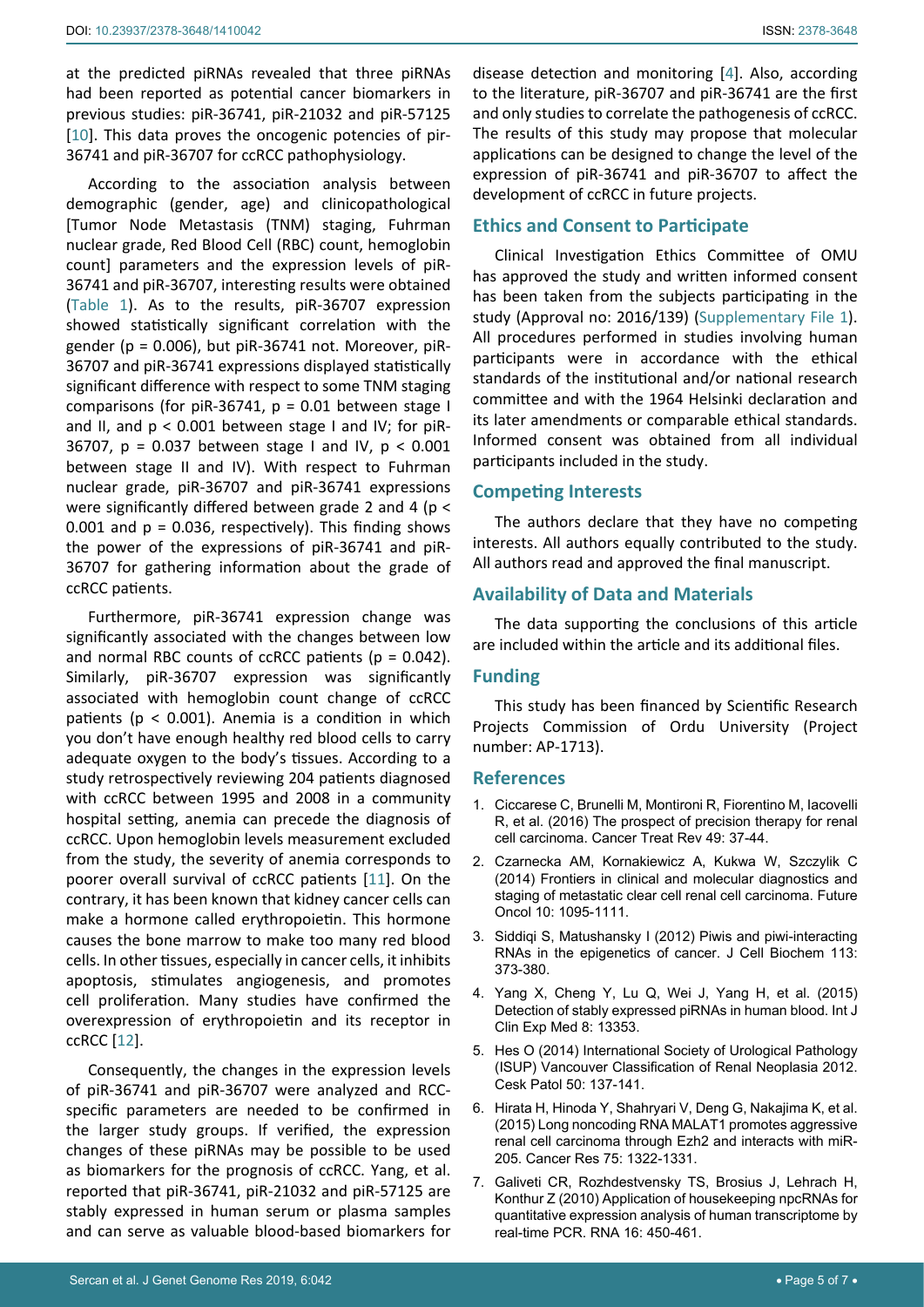- <span id="page-5-0"></span>8. [Moch H \(2013\) An overview of renal cell cancer: pathology](https://www.ncbi.nlm.nih.gov/pubmed/22722066)  [and genetics. Semin Cancer Biol 23: 3-9.](https://www.ncbi.nlm.nih.gov/pubmed/22722066)
- <span id="page-5-1"></span>9. [Tan AS, Baty JW, Dong L-F, Bezawork-Geleta A, Endaya](https://www.ncbi.nlm.nih.gov/pubmed/25565207)  [B, et al. \(2015\) Mitochondrial genome acquisition restores](https://www.ncbi.nlm.nih.gov/pubmed/25565207)  [respiratory function and tumorigenic potential of cancer](https://www.ncbi.nlm.nih.gov/pubmed/25565207)  [cells without mitochondrial DNA. Cell Metab 21: 81-94.](https://www.ncbi.nlm.nih.gov/pubmed/25565207)
- <span id="page-5-2"></span>10. [Kwon C, Tak H, Rho M, Chang HR, Kim YH, et al. \(2014\)](https://www.ncbi.nlm.nih.gov/pubmed/24602614)  [Detection of PIWI and piRNAs in the mitochondria of](https://www.ncbi.nlm.nih.gov/pubmed/24602614)

[mammalian cancer cells. Biochem Bioph Res Co 446: 218-](https://www.ncbi.nlm.nih.gov/pubmed/24602614) [223.](https://www.ncbi.nlm.nih.gov/pubmed/24602614)

- <span id="page-5-3"></span>11. [Mozayen M, Tesfaye A, Katato K \(2012\) Prognostic](http://ascopubs.org/doi/abs/10.1200/jco.2012.30.5_suppl.469)  [significance of degree of anemia in renal cell carcinoma. J](http://ascopubs.org/doi/abs/10.1200/jco.2012.30.5_suppl.469)  [Clin Oncol 30: 469.](http://ascopubs.org/doi/abs/10.1200/jco.2012.30.5_suppl.469)
- <span id="page-5-4"></span>12. [Talmon GA \(2010\) Pure erythropoiesis in clear cell renal](https://www.ncbi.nlm.nih.gov/pubmed/20667923)  [cell carcinoma. Int J Surg Pathol 18: 544-546.](https://www.ncbi.nlm.nih.gov/pubmed/20667923)